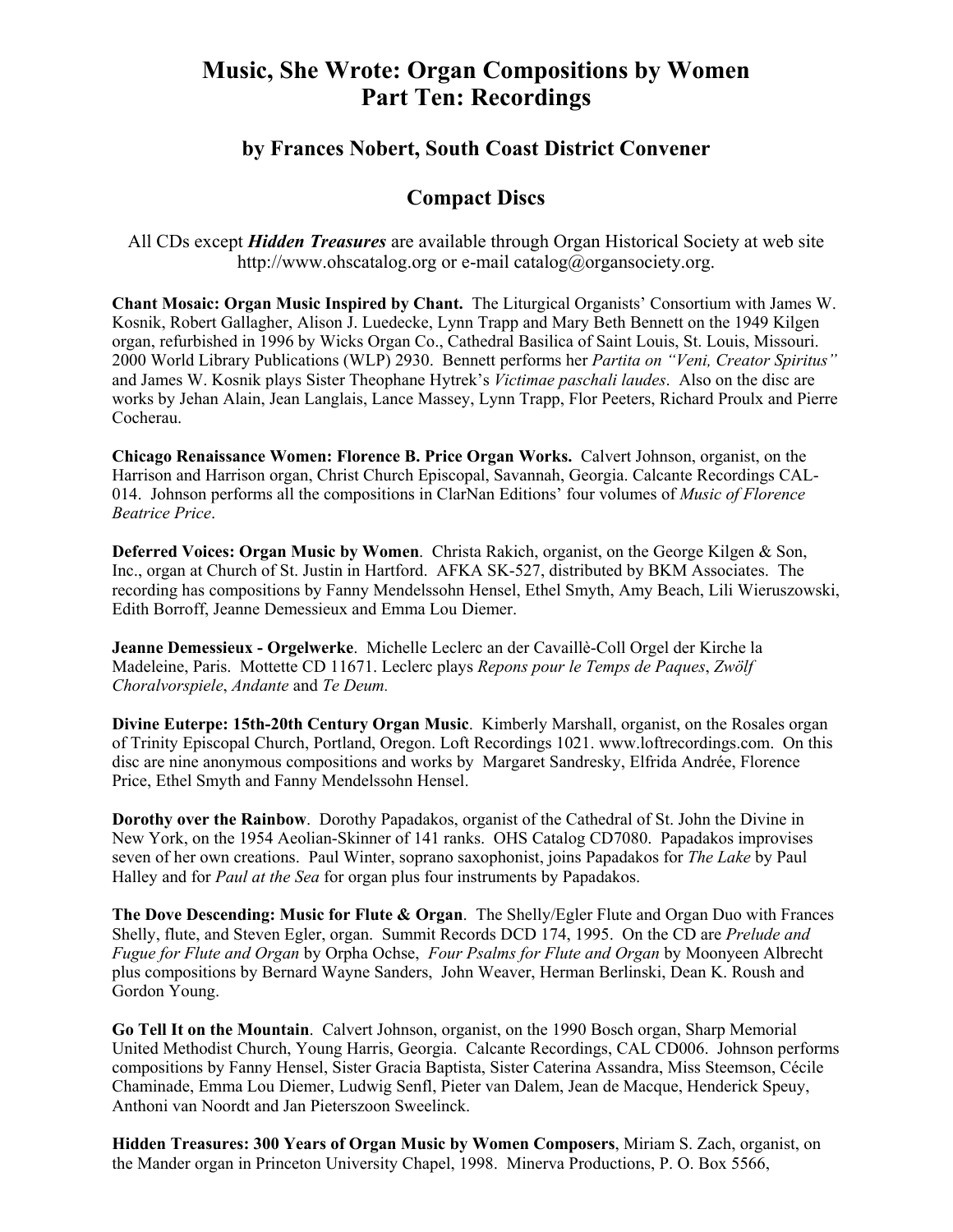Gainesville, FL 32627-5566. The disc features works of Raffaella Aleotti, Germaine Tailleferre, Amy Beach, Erzsébet Szönyi, Rolande Falcinelli, Emma Lou Diemer, Clara Schumann, Sofia Gubaidulina, Florence B. Price and Benna Moe.

**Janice Beck Performs Works of Pamela Decker.** Janice Beck on the Frieze Memorial Organ, Hill Auditorium, University of Michigan. Troy 383. The recording includes *Flores del Desierto (Tangos for Organ*), *Nightsong and Ostinato Dances, Kairos*, and three *Retablos*.

**Legacy: Laura Ellis Plays Organ Works of Jeanne Demessieux.** Laura Ellis on the "Great Hosanna" Organ, University of the Ozarks, Clarksville, Arkansas. Pro Organo CD 7083. On the recording are *Répons pour le Temps de Påques, Sept Méditations sur le Saint Esprit*, eleven selections from *Twelve Chorale-Preludes, Opus 8*, and *Te Deum, Opus 11*.

**Liszt & Scheide.** Kathleen Scheide, organist, on the 1897 Hutchings organ, The Mission Church, Boston. Raven OAR-350. Scheide performs her compositions, *Amazing Grace, Set for Organ (Proem, Choralis Omnium Gatherum)* and *Gnostic Incantation* plus three works by Liszt.

**Music, She Wrote: Organ Compositions by Women**. Frances Nobert, organist, on the 1998 Glatter-Götz/Rosales organ at Claremont United Church of Christ, Congregational. Raven OAR-550. http://www.ravencd.com/html/oar 500.html or fnobert@whittier.edu. The recording has compositions by Ersébet Szönyi, Ester Mägi, Jeanne Shaffer, Margaret Vardell Sandresky, Roberta Bitgood, Emma Lou Diemer, Margaret Meier, Germaine Tailleferre, Orpha Ochse, Elfrida Andrée and Florence Price.

**Organ Music by Women**. Wolfgang Baumgratz, organist, on the 1894 Sauer organ in St. Petri Cathedral in Bremen, Germany. IFO-00040. On the disc are selections from *La Nef sacrée* by Cécile Chaminade, *Prélude et Fugue sur un chant de guerre Israélite* by Else Barraine, *Organ Symphony No. 1* by Elfrida Andrée and *Three Preludes and Fugues*, *Opus 16* by Clara Schumann.

**The Psalms of Emma Lou Diemer, Volume 1**. Joan DeVee Dixon, organist, on the Reuter "Great Hosanna" Organ, University of the Ozarks, Clarksville, Arkansas. RBWCD014. www.rbw.net. The CD features *Psalm 151* for organ solo, ten selections from *Psalms for Organ* and all twelve compositions from *Seasonal Psalms for Organ, Volumes 1 and 2*.

**The Psalms of Emma Lou Diemer, Volume 2.** Emmanuel Brass with Joan DeVee Dixon, organist, on the Reuter "Great Hosanna" Organ, University of the Ozarks, Clarksville, Arkansas. RBWCD015. Dixon and members of the ensemble perform *Aria and Scherzo for Flute and Organ*, *Psalms for Flute and Organ* (Psalms 19, 92, 137 and 66), *Psalms for Trumpet and Organ* (Psalms 42, 100, 8 and 93), *Psalms for Bass Trombone and Organ* (Psalms 1 and 122), *Psalms for Percussion and Organ* (Psalms 3, 44, 46 and 67) and *Psalm 121 for Organ, Brass and Percussion*.

**The Psalms of Emma Lou Diemer, Volume 3**. Joan DeVee Dixon, organist, on the Reuter "Great Hosanna" Organ, University of the Ozarks, Clarksville, Arkansas. RBWCD018. On the CD are *Variations on Rendez à Dieu*, seventeen *Psalm Interpretations for Organ* and *Abide With Me*.

**Sophie-Véronique Choplin aux Grandes Orgues de Saint-Sulpice, Paris**. Edition Festivo, Festivo FECD 135. The recording includes *Deux Choral-Preludes* (*Rorate caeli* and *Domine Jesu*) and *Te Deum* by Jeanne Demessieux, *Improvisation* by Sophie-Véronique Choplin and works by Johann Sebastian Bach, Felix Mendelssohn and Johannes Brahms.

**Summershimmer: Women Composers for Organ**. Barbara Harbach, organist, on the Marceau and Associates organ, Opus VII, St. Paul's Episcopal Church. Hester Park 7704. Harbach performs works by Elizabeth Stirling, Barbara Harbach, Fanny Mendelssohn Hensel, Ellen Taaffe Zwilich, Christina Harmon, Maddalena Lombardini Sirmen, Jeanne Demessieux, Julia Smith, Ethel Smyth, Libby Larsen, Clara Schumann and Mary Jeanne van Appledorn.

**Women Composers for Organ**. Barbara Harbach, organist, on the Schantz organ in Holy Trinity Parish, Decatur, Georgia. Gasparo, GSCD-294. On the disc are compositions by Roberta Bitgood, Amy Beach, Elizabeth Stirling, Edith Borroff, Fanny Hensel, Marga Richter, Violet Archer, Clara Schumann,